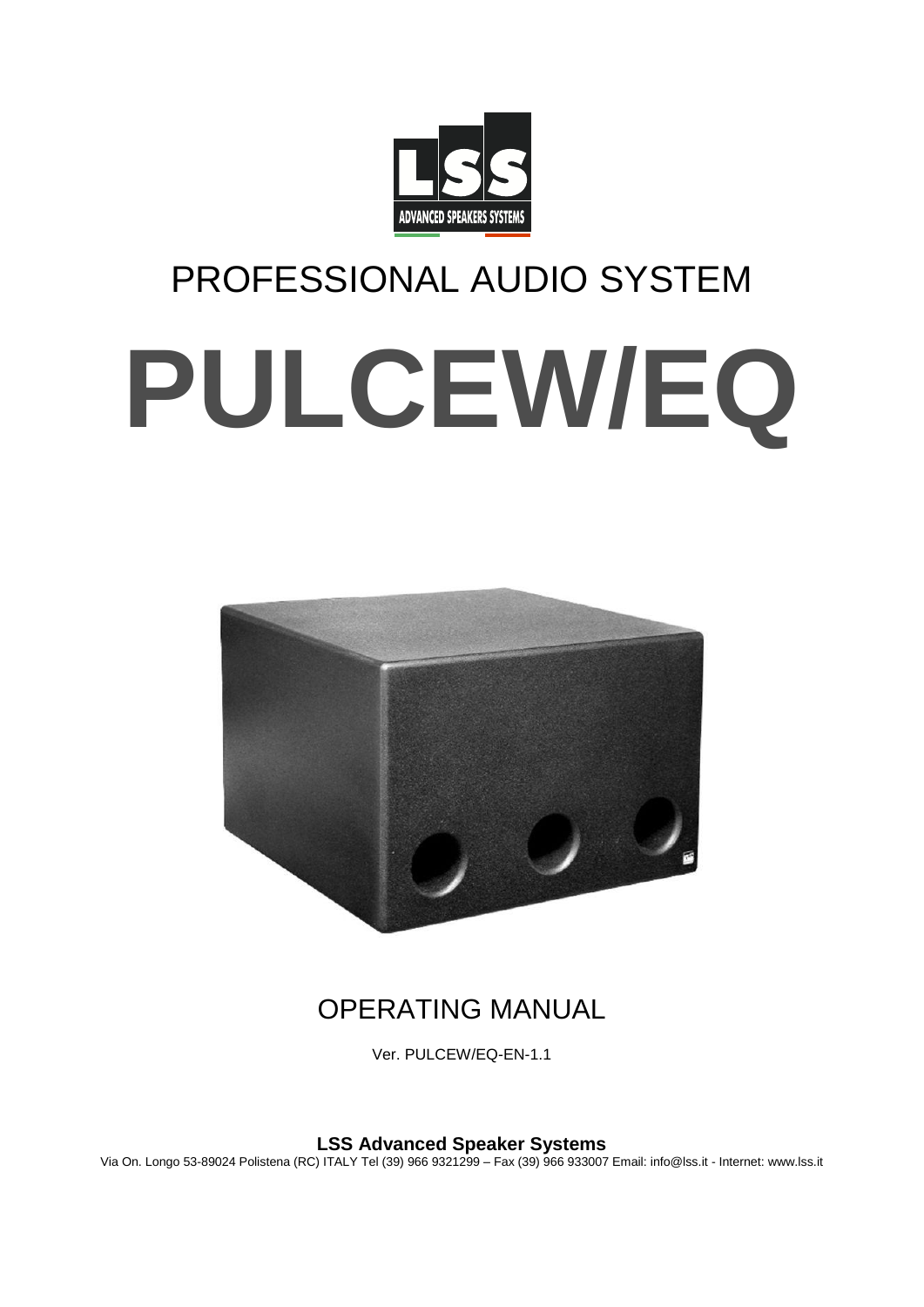## **NOTICE:**

LSS products are manufactured for use according to proper procedures by a qualified operator and only for the purposes described in this manual. The following conventions are used to indicate and classify precautions in this manual. Always heed the information provided with them. Failure to heed precautions can result in injury to people or damage to property.

### **© LSS, 2016**

All rights reserved. No part of this publication may be reproduced, stored in a retrieval system, or transmitted, in any form, or by any means, mechanical, electronic, photocopying, recording, or otherwise, without the prior written permission of LSS.

No patent liability is assumed with respect to the use of the information contained herein. Moreover, because LSS is constantly

striving to improve its high-quality products, the information contained in this manual is subject to change without notice. Every precaution has been taken in the preparation of this manual. Nevertheless, LSS assumes no responsibility for errors or omissions. Neither is any liability assumed for damages resulting from the use of the information contained in this publication.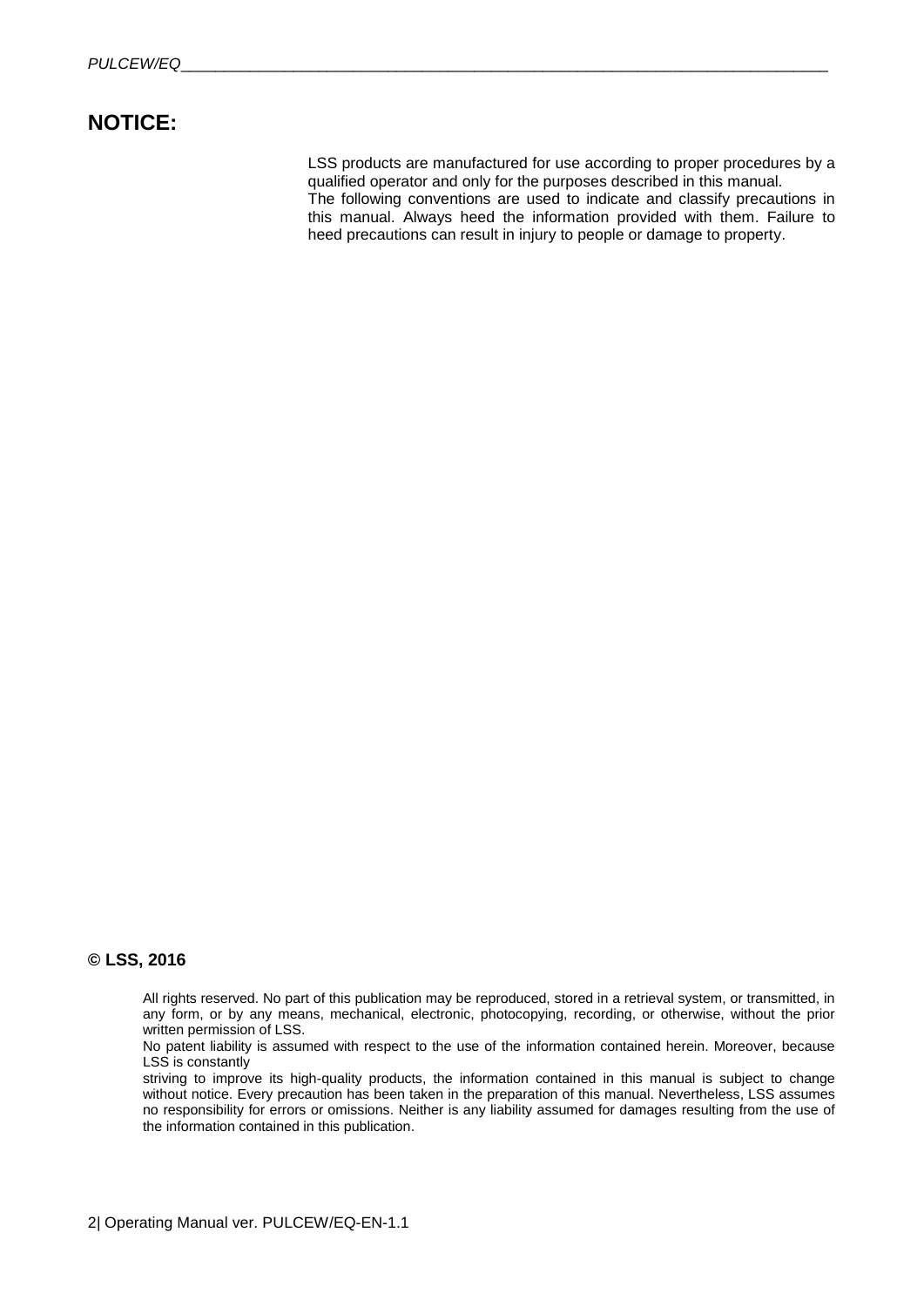

# **SUMMARY**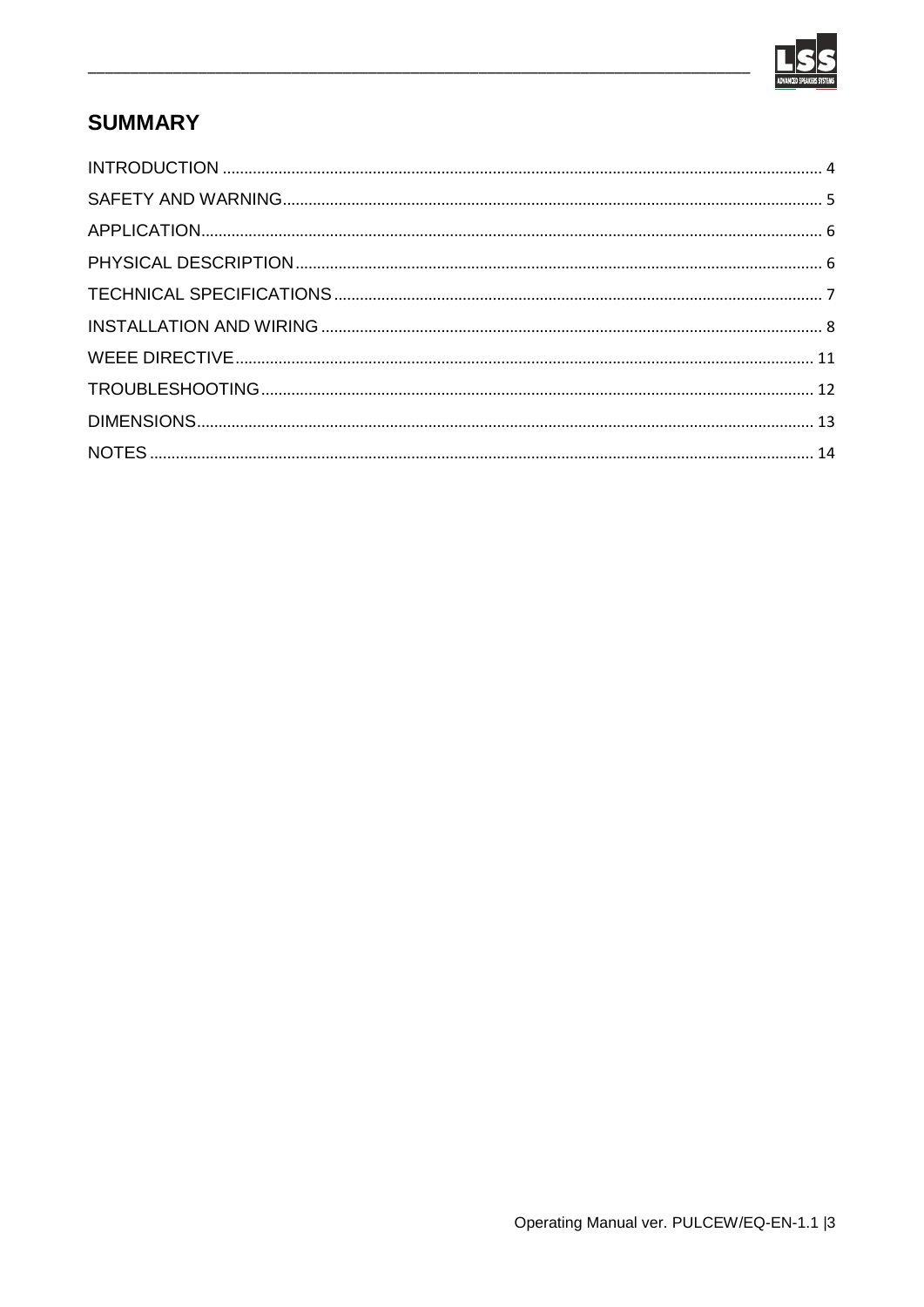## <span id="page-3-0"></span>**INTRODUCTION**

Congratulation on the purchase of your new LSS loudspeaker.

Quality innovation and versatility, this is a summary of the new system developed by LSS for professional sound users.

LSS produces professional audio products – the result of exceptional engineering and meticulous craftsmanship.

This manual is intended for use with LSS loudspeaker. This includes: safety precautions; installation, set-up and operating instruction.

Please read this manual plus any accompanying manual and follow all relevant precautions and instructions. This should allow you to obtain the maximum performance from your new loudspeaker.

Where there are conflicts or overlaps, the information in any accompanying manual supersedes the information in this manual.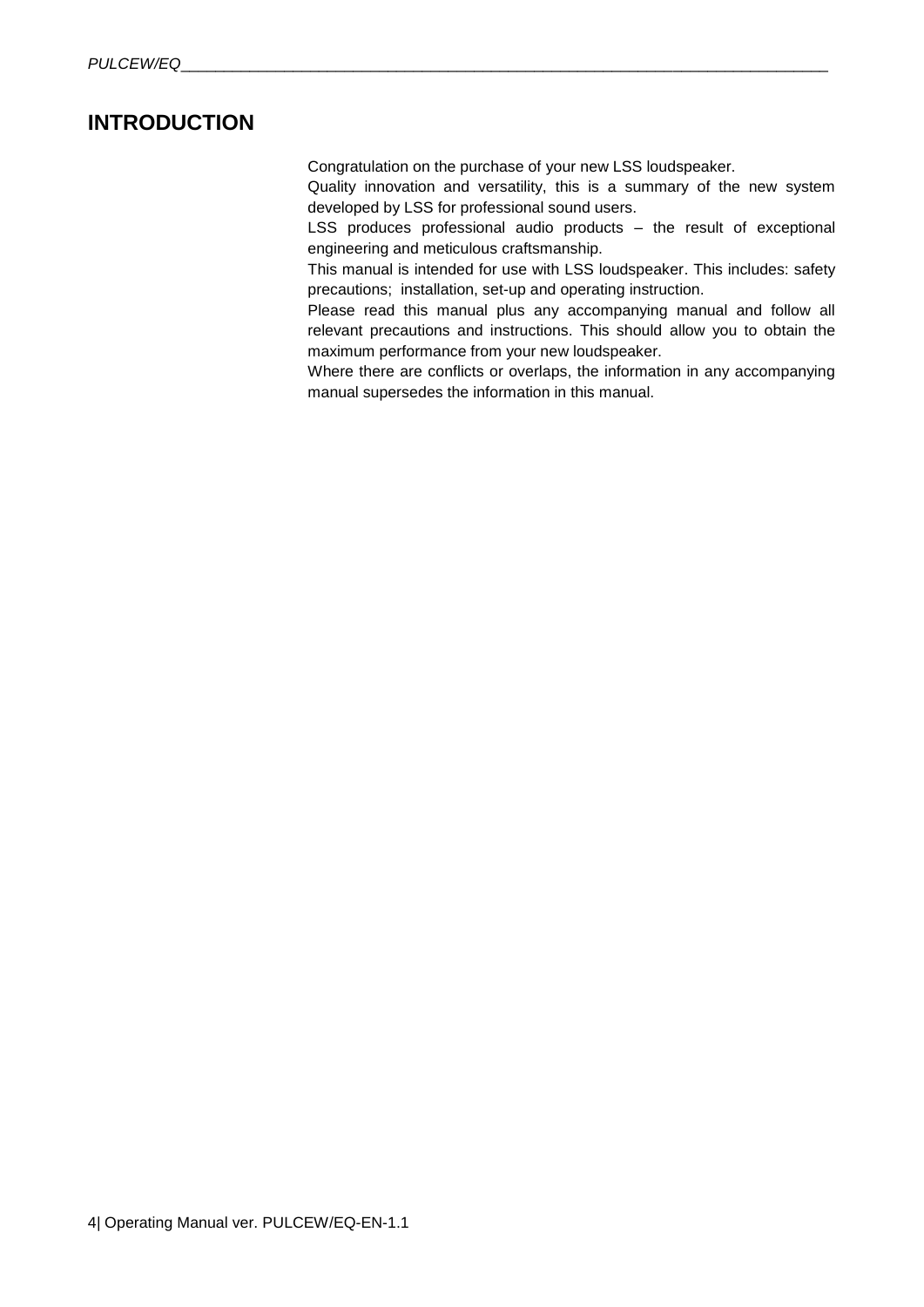

## <span id="page-4-0"></span>**SAFETY AND WARNING**

#### **IMPORTANT! SAFETY WARNING!**

\_\_\_\_\_\_\_\_\_\_\_\_\_\_\_\_\_\_\_\_\_\_\_\_\_\_\_\_\_\_\_\_\_\_\_\_\_\_\_\_\_\_\_\_\_\_\_\_\_\_\_\_\_\_\_\_\_\_\_\_\_\_\_\_\_\_\_\_\_\_\_\_\_\_\_\_\_\_

**In the interest of their own and others' safety and to prevent voiding the warranty, we recommend a careful reading of this section before using the product.**

- This product was designed and manufactured to be used as a speaker system in the context of a typical sound reinforcement system.

The use for any purpose other than these is not provided by the manufacturer and is therefore under the direct responsibility of the user / installer.

- This device complies with class I (must be connected to the outlet with a protective earthing connection).

#### **TO AVOID THE RISK OF FIRE AND / OR ELECTRIC SHOCK\*:**

- Do not expose this system to rain or moisture. Do not expose the apparatus to dripping or splashing water. Do not place objects filled with liquids, such as drinks, on the apparatus.

- Before connecting the system, be sure the mains voltage corresponds to that stated on the product.

- Connect this appliance to a power outlet with earth contact, according to national security force, via a power cable of adequate section ends with a plug or connector that meets the applicable safety regulations.

- The unit is connected to the network even when the power switch is in position '0' (OFF). Before any maintenance, disconnect the power cable from the outlet.

\*Risk of electric shock only for self-powered system.

#### **IMPORTANT! SAFETY PRECAUTIONS!**

Read This First.

Read and heed all warnings and safety instructions in this Manual before using the product.

Failure to follow all precautions can result in equipment damage and / or personal injury.

- 1. Read these instructions.
- 2. Keep these instructions
- 3. Heed all warnings and follow all instructions.
- 4. Use only attachments/accessories specified by the manufacturer.
- 5. Use only with the cart, stand, tripod, bracket, or table specified by the manufacturer, or sold with the apparatus. When a cart is used, use caution when moving the cart/apparatus combination to avoid injury from tip-over.
- 6. Refer all servicing to qualified service personnel. Servicing is required when the apparatus has been damaged in any way, such as power-supply cord or plug is damaged, liquid has been spilled or objects have fallen into the apparatus, the apparatus has been exposed to rain or moisture, does not operate normally, or has been dropped.
- 7. LSS loudspeakers can produce sound levels capable of causing permanent hearing damage from prolonged exposure. The higher the sound level, the less exposure needed to cause such damage

CAUTION: This product is energized as long as it is connected to the AC.

CAUTION: Allow at least six inches of free space all around the amplifier for sufficient ventilation.





TO REDUCE THE RISK OF ELECTRIC SHOCK<br>DO NOT REMOVE COVER (OR BACK)<br>NO USER SERVICEABLE PARTS INSIDE<br>REFER SERVICING TO QUALIFIED SERVICE PERSONNEL TO REDUCE THE RISK OF FIRE OR ELECTRIC SHOCK<br>DO NOT EXPOSE THIS EQUIPMENT TO RAIN OR MOISTURE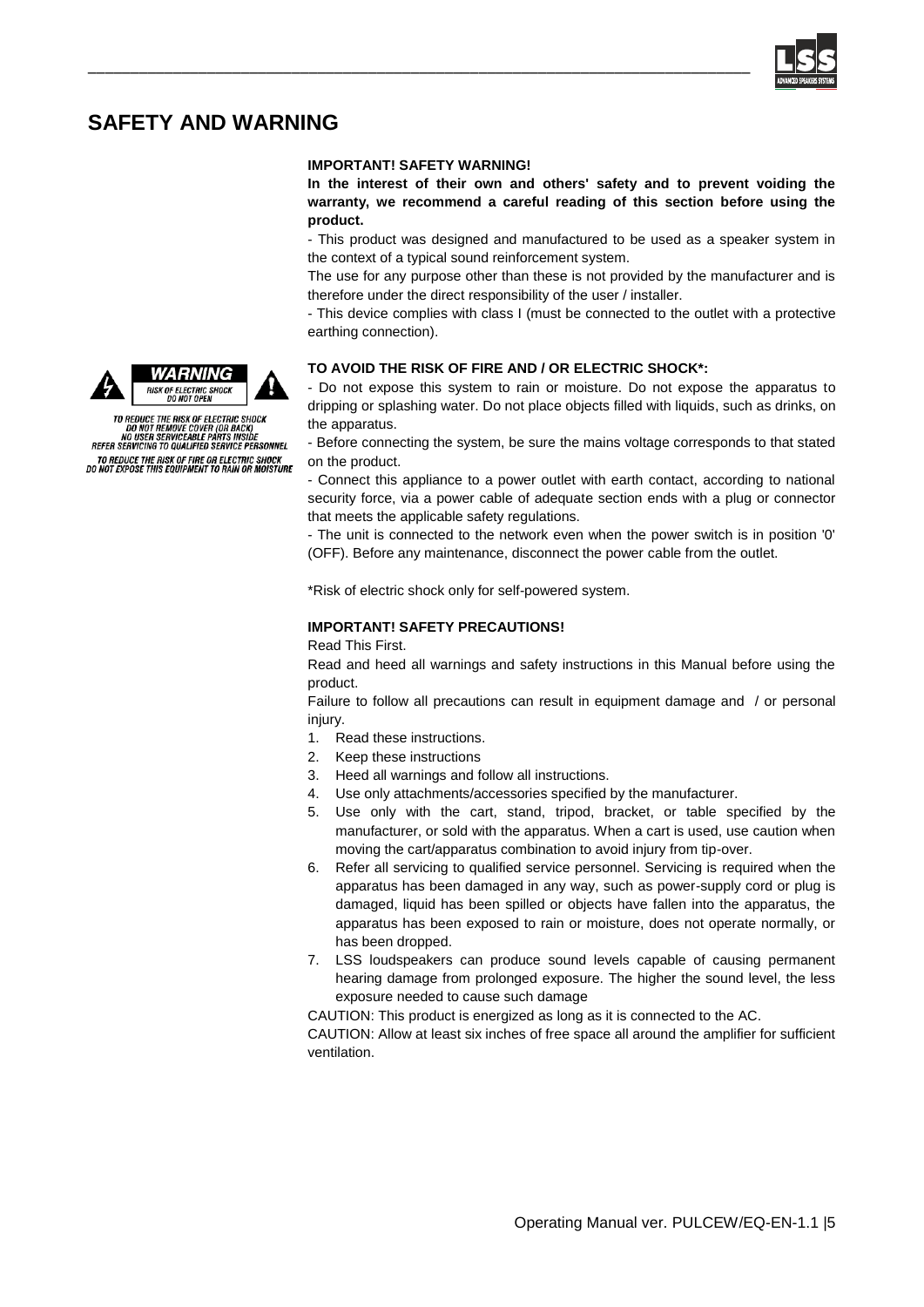## <span id="page-5-0"></span>**APPLICATION**

LSS's PULCEW is a compact subwoofer system that provides response in the 40-180 Hz range. It can be configured on request in stereo mode or mono mode.

LSS's PULCEW uses two 160mm (6") low frequency cone with 38 mm (1.5") voice coil for better performance in permanently installed applications. PULCEW offers passive powering mode, band pass mechanical filter and the internal crossover network for satellite out. PULCEW performs well with PULCE loudspeakers to form full-range reproduction systems, and is also compatible with other LSS small mid-high loudspeakers in permanent installations.

PULCEW-EQ on request can be made with passive equalization circuit for satellites.

## <span id="page-5-1"></span>**PHYSICAL DESCRIPTION**



[A] Enclosure Cabinet **[C]** Connection Panel

[B] Reflex

Materials and construction meet the highest professional standards to ensure maximum reliability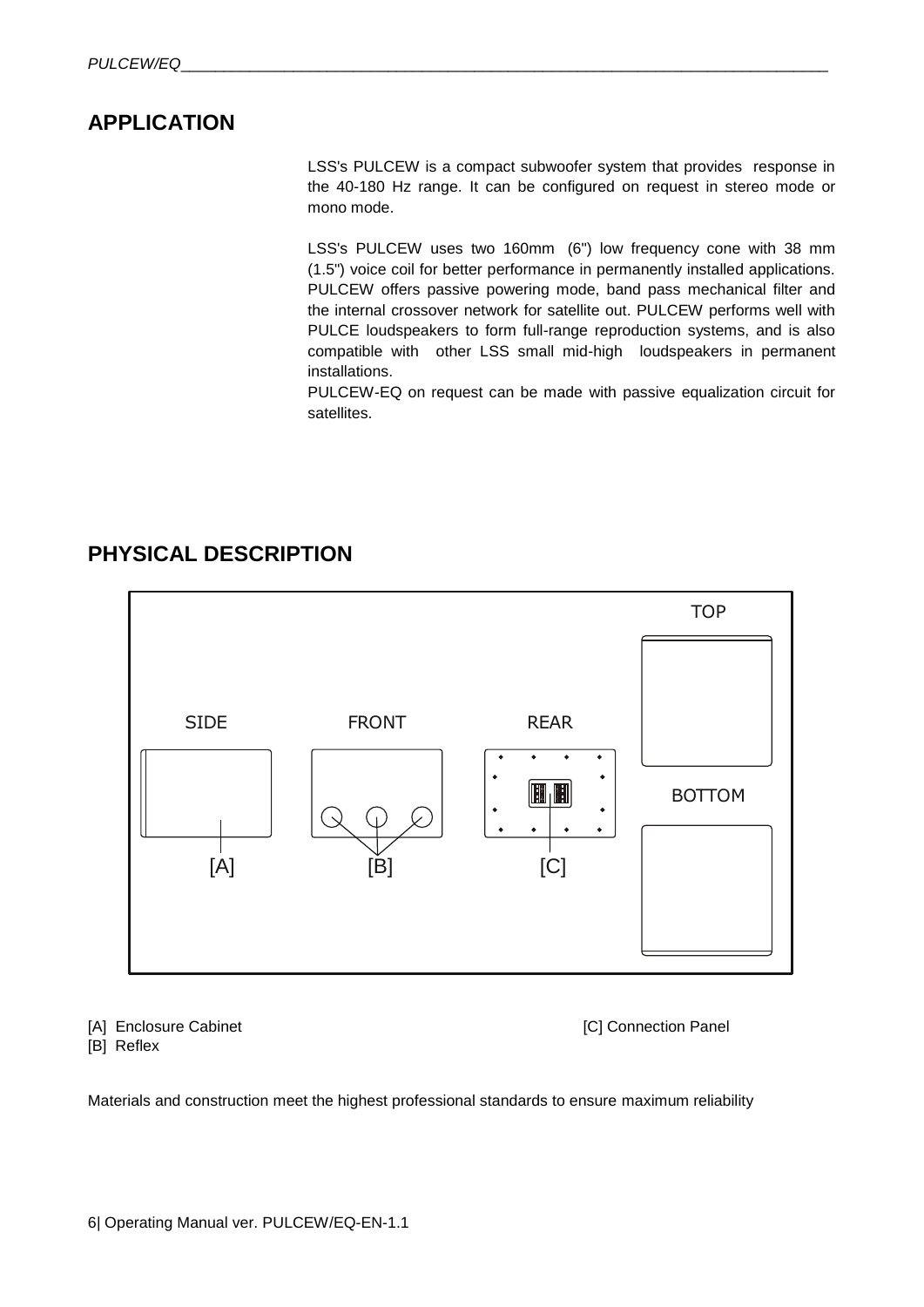

# <span id="page-6-0"></span>**TECHNICAL SPECIFICATIONS**

| <b>PHYSICAL</b>           |                                                     | Height 270 [10.62"]                                                          |
|---------------------------|-----------------------------------------------------|------------------------------------------------------------------------------|
|                           | Dimensions mm $(\pm 1$ mm)<br>[Inches]              | Front Width 400 [15.75"]                                                     |
|                           |                                                     | Depth 400 [15.75"]                                                           |
|                           | <b>Weight Kilograms</b>                             | Net Weight 10.4                                                              |
|                           |                                                     | Shipping Weight 12                                                           |
| <b>SYSTEM PERFORMANCE</b> | <b>Frequency Response</b>                           | $±5$ dB 40 Hz ~ 180 Hz                                                       |
|                           |                                                     | $-10$ dB 30 Hz                                                               |
|                           | Sensitivity (1 Watt @ 1 m)                          | LF Range Passive 92 dB                                                       |
|                           | <b>Max SPL Calculated</b>                           |                                                                              |
|                           | (Power AES)                                         | 114 $dB$                                                                     |
|                           | [PEAK]                                              | [118 dB]                                                                     |
|                           | Nominal Input Impedance $(\Omega)$                  | LF Range Passive 8 $\Omega$ + 8 $\Omega$                                     |
|                           | <b>Power Handling (Watt cont.</b><br>AES)<br>[PEAK] | LF Range Passive 80W + 80W<br>$[200 W + 200 W]$                              |
|                           | Nominal Dispersion (@-6 dB)                         | 360°, varies with number of<br>units and configuration                       |
| <b>MECHANYCAL</b>         | <b>Enclosure material</b>                           | MDF of 12 mm [0.470 inches]                                                  |
|                           | <b>Finish</b>                                       | Texture poliurethanic black<br>paint                                         |
|                           | <b>Connectors</b>                                   | Four couples of Red and Black<br>or two Neutrick NL4 Speakon<br>(on request) |

\_\_\_\_\_\_\_\_\_\_\_\_\_\_\_\_\_\_\_\_\_\_\_\_\_\_\_\_\_\_\_\_\_\_\_\_\_\_\_\_\_\_\_\_\_\_\_\_\_\_\_\_\_\_\_\_\_\_\_\_\_\_\_\_\_\_\_\_\_\_\_\_\_\_\_\_\_\_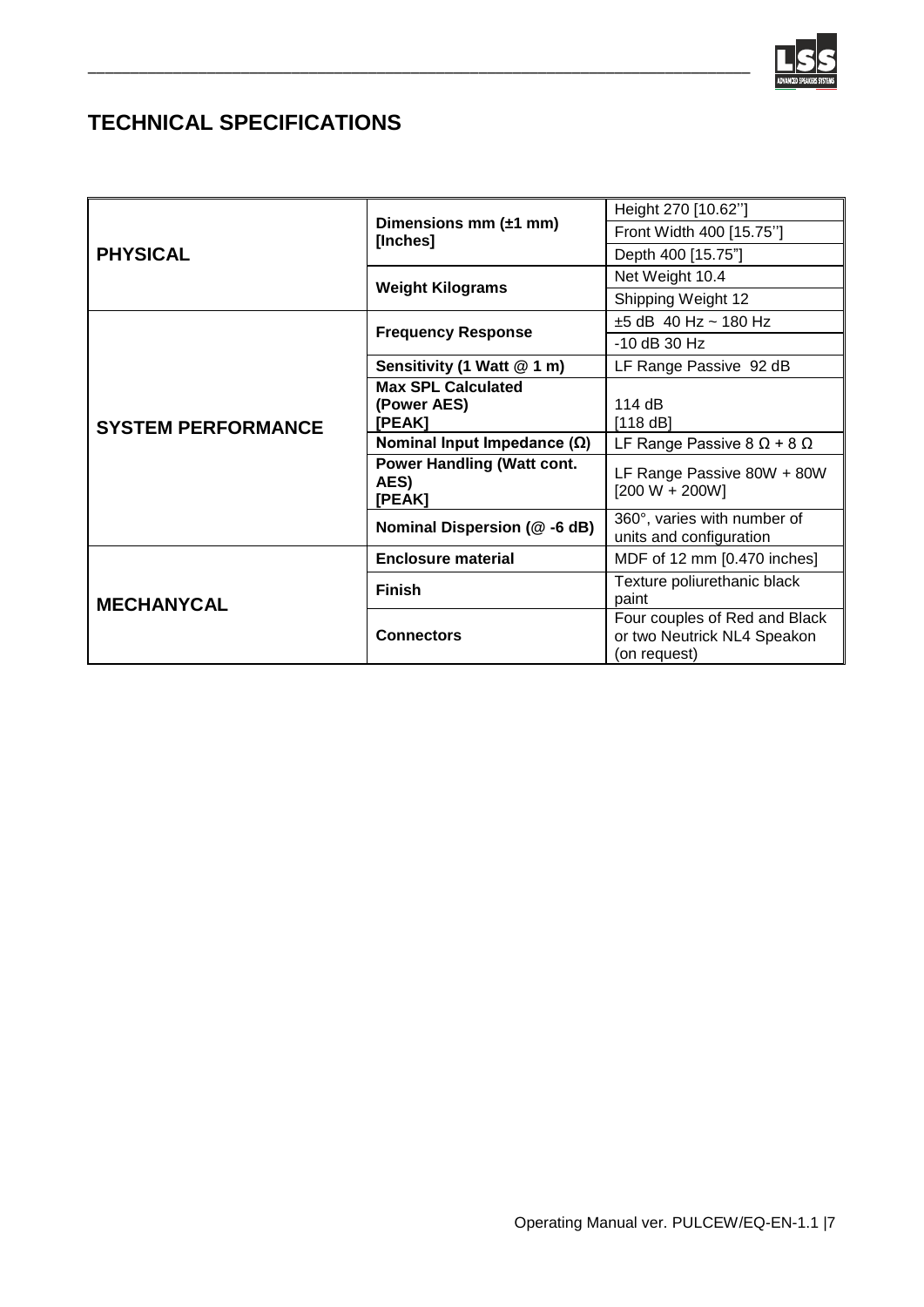## <span id="page-7-0"></span>**INSTALLATION AND WIRING**



PULCEW can be installed on the floor or on other table.

PULCEW stereo has four couples of Black and Red clamps in the connection panel.

Two of them are connected to the right speaker while the other two are connected to left speaker.



Considering only two couples of Black and Red clamps (right or left), the bottom couple is the input, the upper couple is the output.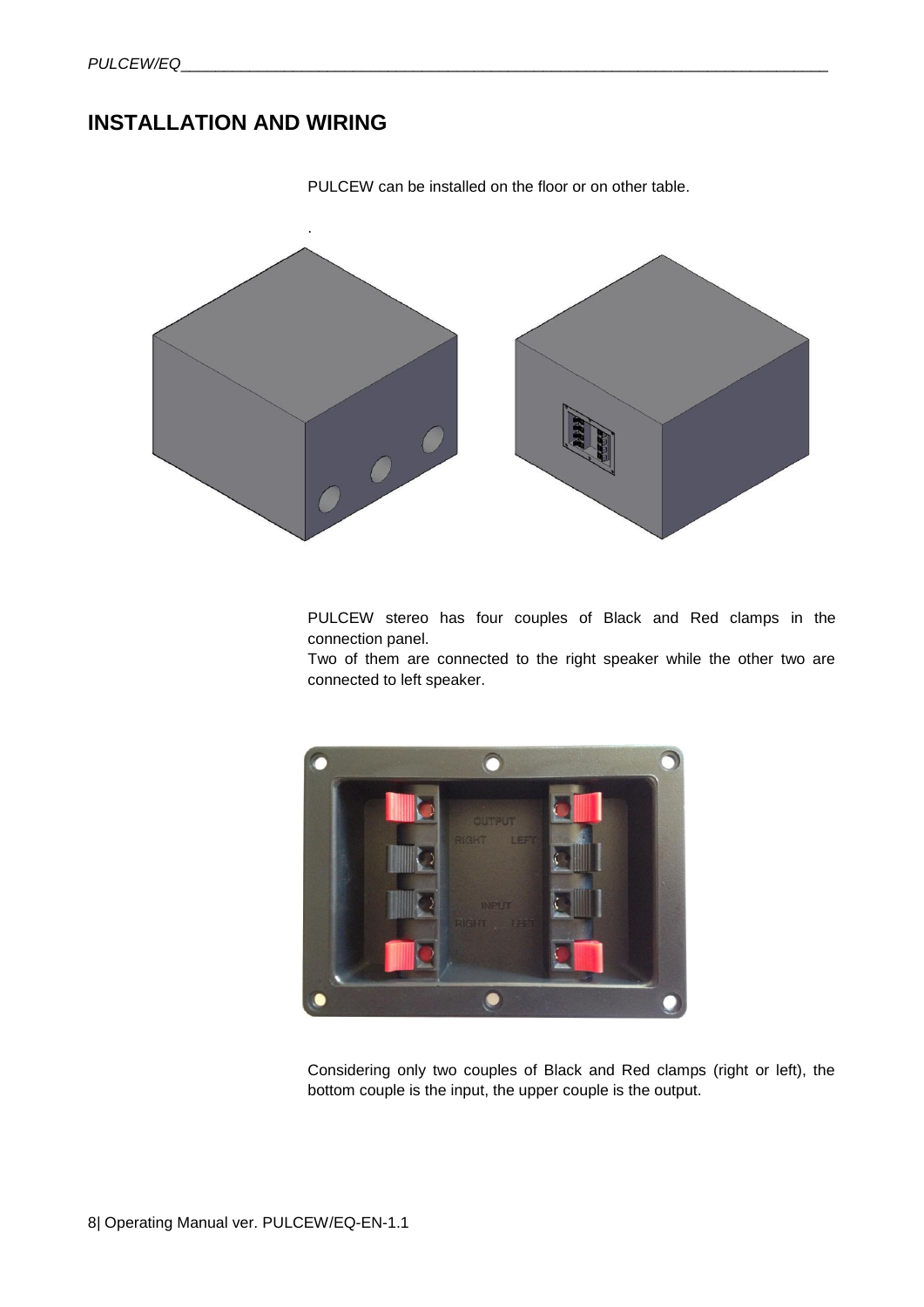



\_\_\_\_\_\_\_\_\_\_\_\_\_\_\_\_\_\_\_\_\_\_\_\_\_\_\_\_\_\_\_\_\_\_\_\_\_\_\_\_\_\_\_\_\_\_\_\_\_\_\_\_\_\_\_\_\_\_\_\_\_\_\_\_\_\_\_\_\_\_\_\_\_\_\_\_\_\_

Usually PULCEW works well with PULCE speaker, an example of recommended configuration using multiple with PULCEW in STEREO Mode speakers is represented below:

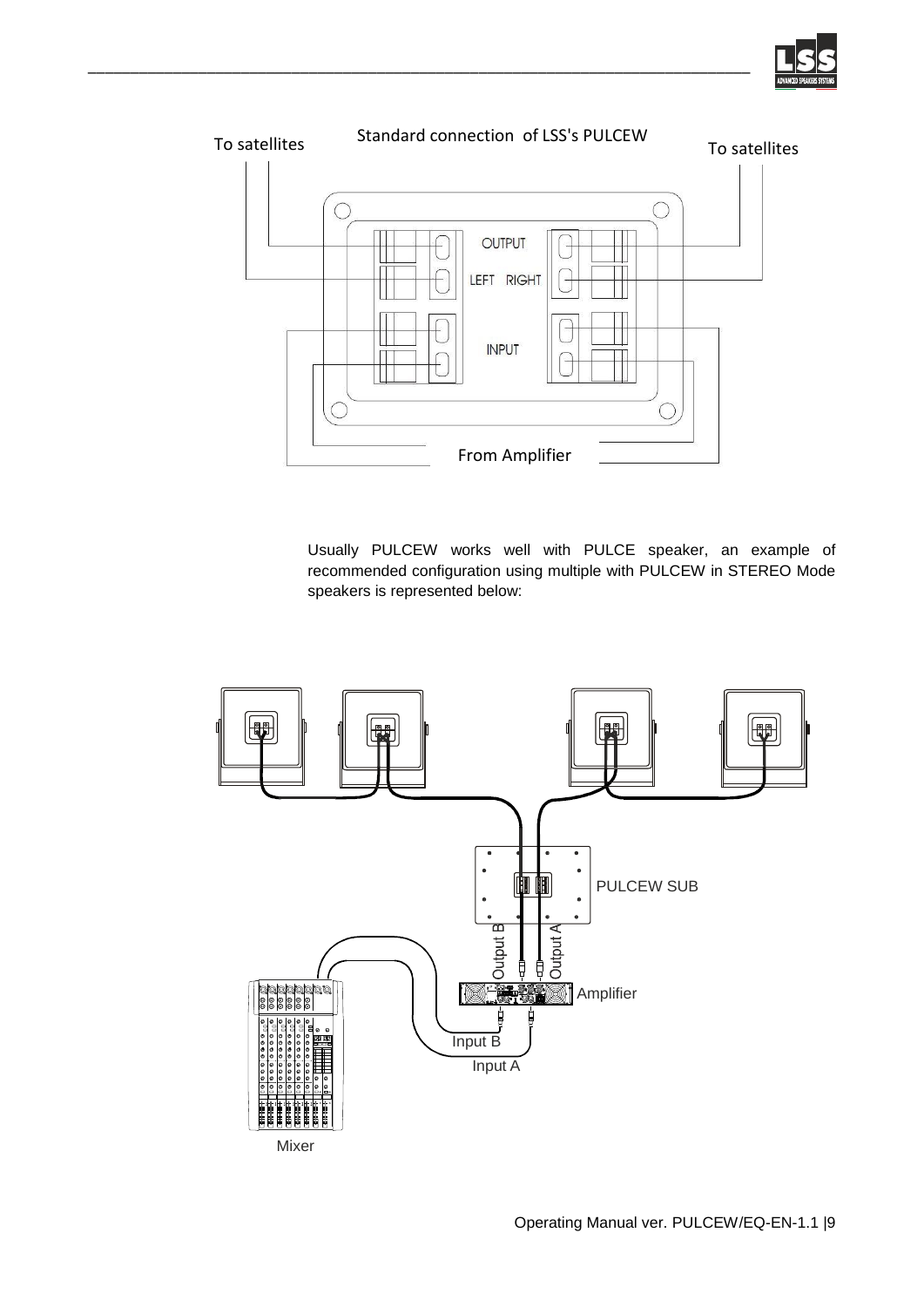PULCEW mono instead has two NL4 speakon connectors in the connection panel referred as 'IN' and 'OUT'.

IN is the input connector and must be connected to the amplifier, 'OUT' is a LINK OUT and can be connected to satellites.

Recommended configuration using multiple speakers with PULCEW in MONO Mode is represented below:





Choose a safe mounting location, so as to prevent the cables can be stepped on or create tripping hazards.

Before making connections between mixer and speakers, make sure the mixer volume is turned down.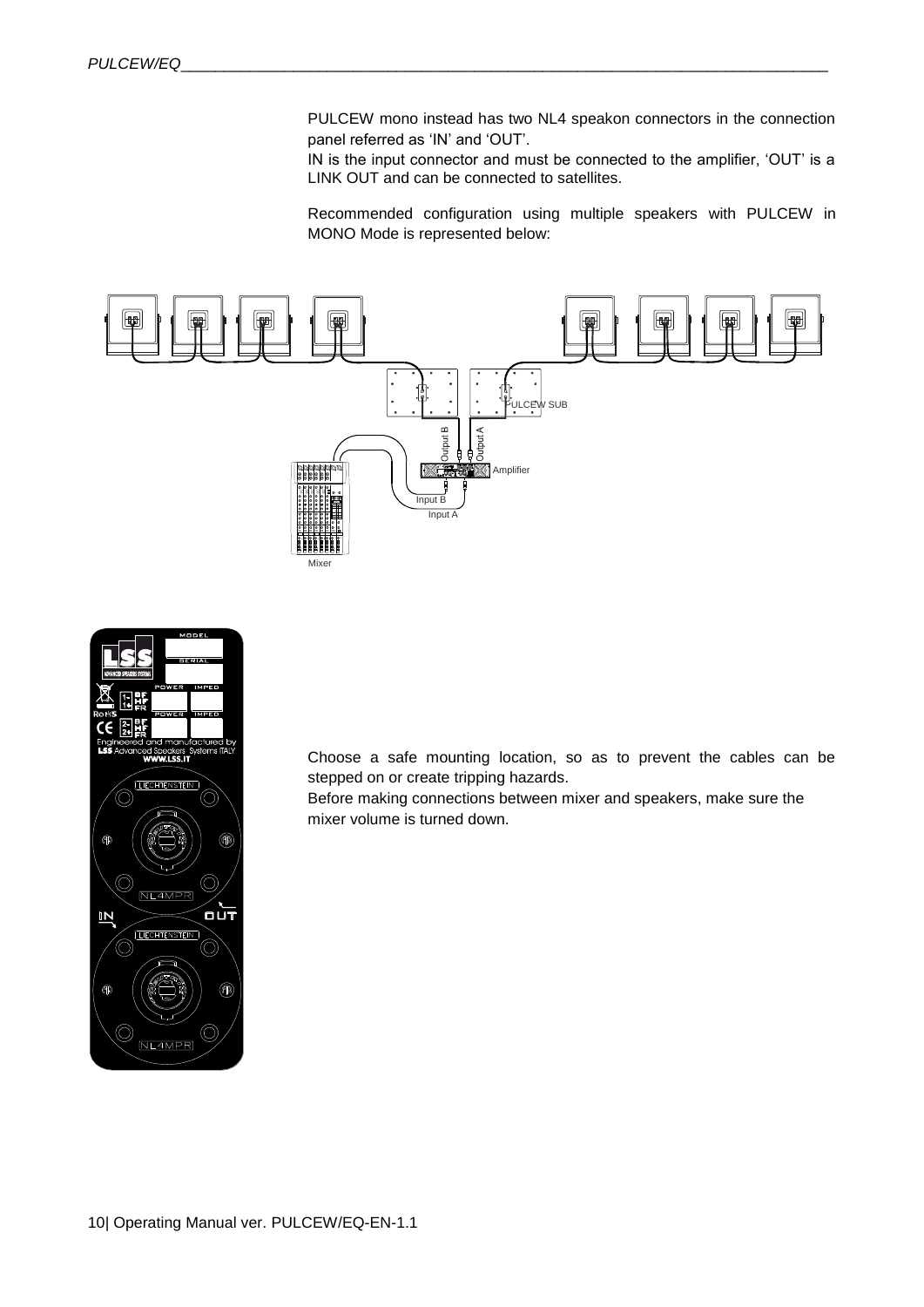

## <span id="page-10-0"></span>**WEEE DIRECTIVE**

## **WEEE Directive**

\_\_\_\_\_\_\_\_\_\_\_\_\_\_\_\_\_\_\_\_\_\_\_\_\_\_\_\_\_\_\_\_\_\_\_\_\_\_\_\_\_\_\_\_\_\_\_\_\_\_\_\_\_\_\_\_\_\_\_\_\_\_\_\_\_\_\_\_\_\_\_\_\_\_\_\_\_\_

#### **Warning!**

The product is marked with this symbol which indicates not to discard electrical and electronic equipment via the normal procedure for disposal of household waste. For these products there is a diverse collection system in accordance with legislation that requires proper treatment, recovery and recycling of used products. For more information please contact the appropriate local authority.

The black bar underneath indicates that the product was placed on the market after 13 August 2005.

#### **INFORMATION FOR PROPER DISPOSAL**

## **For home users**

### **In the European Union**

Warning: To dispose of this equipment, do not use the ordinary dust bin!

The electrical and electronic equipment must be treated separately and in accordance with legislation that requires proper treatment, recovery and recycling of used products. Following the implementation by member states, private households within the EU can give free electrical and electronic equipment to designated collection facilities \*.

In some countries (\*), your local retailer may withdraw the old product for free if you purchase a new one of similar type.

\* For more information please contact the appropriate local authority.

**In countries outside the EU**: please contact your local authorities and ask for the correct method of disposal.

**In Switzerland**: Used electrical or electronic equipment can be returned free of charge to the dealer, even if you do not purchase a new product.

Further collection facilities are listed on the homepage or [www.swico.ch.](http://www.swico.ch/) [www.sens.ch.](http://www.sens.ch/) 

## **For professional users**

#### **In the European Union**

Warning: If the product is used for business purposes, the following steps to delete it:

contact your LSS dealer for information about the product recall.

Might be charged for the costs of collection and recycling. Small products (and amounts) might be taken back by your local collection facilities.

**In Spain:** contact the established collection system or the local authority for collection of used products.

**In countries outside the EU**: please contact your local authorities and ask for the correct method of disposal.

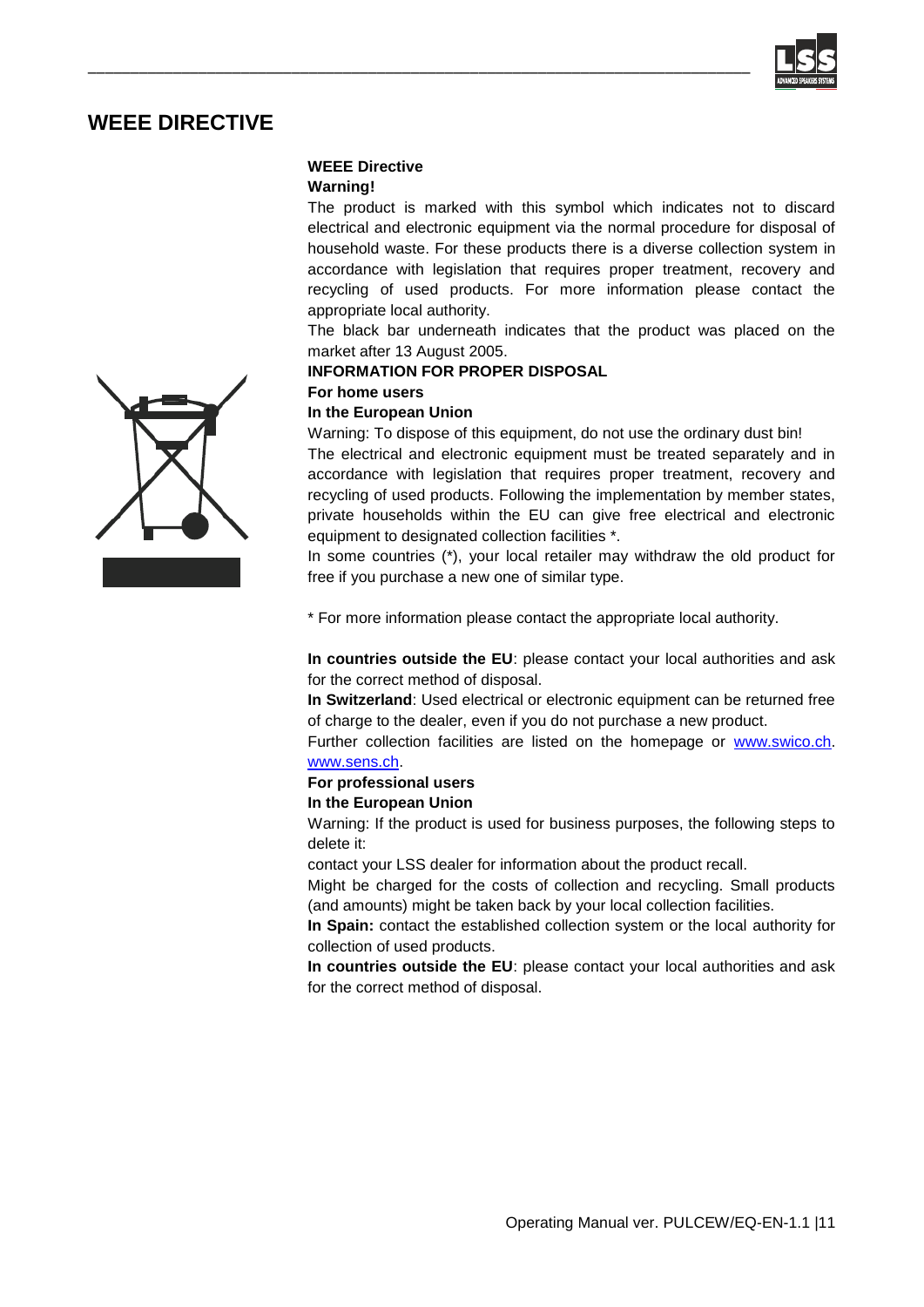# <span id="page-11-0"></span>**TROUBLESHOOTING**

| <b>Problem</b>                                                                                      | Possible cause(s)                          | <b>Action</b>                                                                                                                                                                                                                                                                                                                                                                                                                                                                                                                                                                                                                                  |  |
|-----------------------------------------------------------------------------------------------------|--------------------------------------------|------------------------------------------------------------------------------------------------------------------------------------------------------------------------------------------------------------------------------------------------------------------------------------------------------------------------------------------------------------------------------------------------------------------------------------------------------------------------------------------------------------------------------------------------------------------------------------------------------------------------------------------------|--|
| 1. No Sound                                                                                         | Amplifier                                  | Connect a known working test speaker to the amplifier outputs. If<br>there is no sound, check that all the electronics are on, the signal<br>routing is correct, the source is active, the volume is turned up,<br>and so on. Correct/repair/replace as necessary. If there is sound,<br>the problem is in the wiring.                                                                                                                                                                                                                                                                                                                         |  |
|                                                                                                     | Wiring                                     | Verify that you have connected the correct wire pairs to the<br>amplifier. Play something at low level through the amplifier (for<br>example, from a CD player or tuner). Connect the test speaker in<br>parallel with the malfunctioning line. If the sound level has gone<br>or is very weak, the line has a short in it (possibly a severe<br>scrape, pinch, or staple puncture). If the sound level is normal,<br>the wire is open (possibly a cut wire or a missed connection).<br>Using the test speaker, move down the line and test each<br>connection/junction until you find the problem and correct it.<br>Observe proper polarity. |  |
| 2. Poor Low<br>Frequency<br>Response                                                                | Speakers wired out-<br>of-polarity         | When two speakers are connected out of polarity, the low<br>frequencies will cancel each other acoustically. Carefully observe<br>the wire markings or tracers on your speaker wires.<br>For PULCEW with SPEAKON terminal: Verify that the amplifier<br>(+) terminal is connected to pin 1+ of the NL4 connector and the<br>amplifier (-) terminal is connected to pin 1- of the NL4 connector.<br>For PULCEW with Black and Red clamps: Verify that the<br>amplifier (+) terminal is connected to RED clamp and the<br>amplifier (-) terminal is connected to BLACK clamp.                                                                    |  |
| 3. Intermittent<br>output such as<br>crackling or<br>distortion                                     | <b>Faulty Connection</b>                   | Check all connections at amplifier and speakers to ensure they<br>are all clean and tight. If the problem persists, it may be in the<br>amplifier or wiring. See Problem 1 above.                                                                                                                                                                                                                                                                                                                                                                                                                                                              |  |
| 4. Constant<br>noise such as<br>Devices<br>buzzing,<br>hissing,<br>humming<br>loop                  | Defective amplifier or<br>other electronic | If the noise is present but no program material is playing, the<br>likely cause is the signal chain in the electronics. Evaluate each<br>component as necessary to isolate the problem.                                                                                                                                                                                                                                                                                                                                                                                                                                                        |  |
|                                                                                                     | Poor system<br>grounding or ground         | Check and correct the system grounding, as required.                                                                                                                                                                                                                                                                                                                                                                                                                                                                                                                                                                                           |  |
| If these suggestions do not solve your problem, contact your nearest LSS dealer or LSS distributor. |                                            |                                                                                                                                                                                                                                                                                                                                                                                                                                                                                                                                                                                                                                                |  |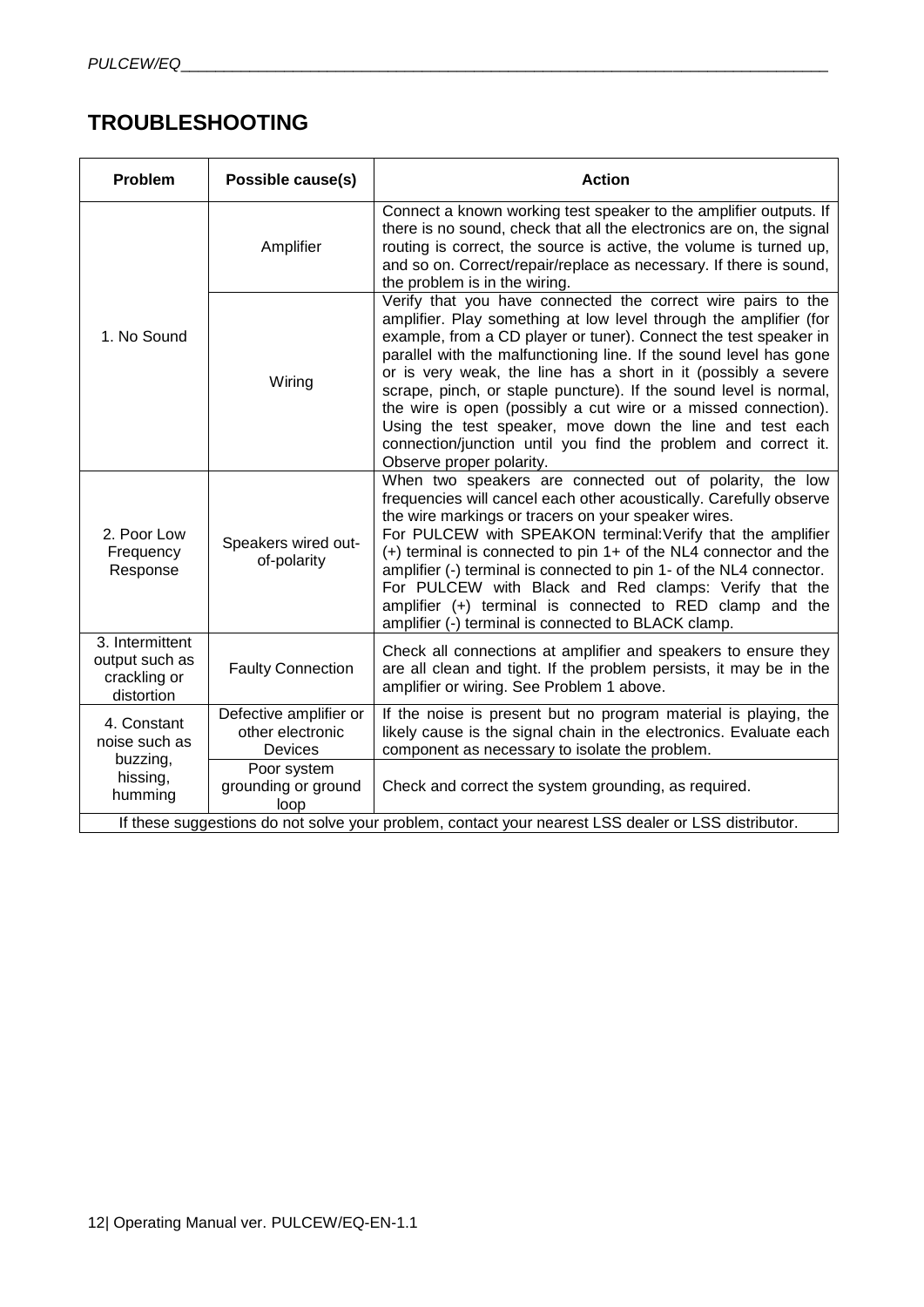

# <span id="page-12-0"></span>**DIMENSIONS**



\_\_\_\_\_\_\_\_\_\_\_\_\_\_\_\_\_\_\_\_\_\_\_\_\_\_\_\_\_\_\_\_\_\_\_\_\_\_\_\_\_\_\_\_\_\_\_\_\_\_\_\_\_\_\_\_\_\_\_\_\_\_\_\_\_\_\_\_\_\_\_\_\_\_\_\_\_\_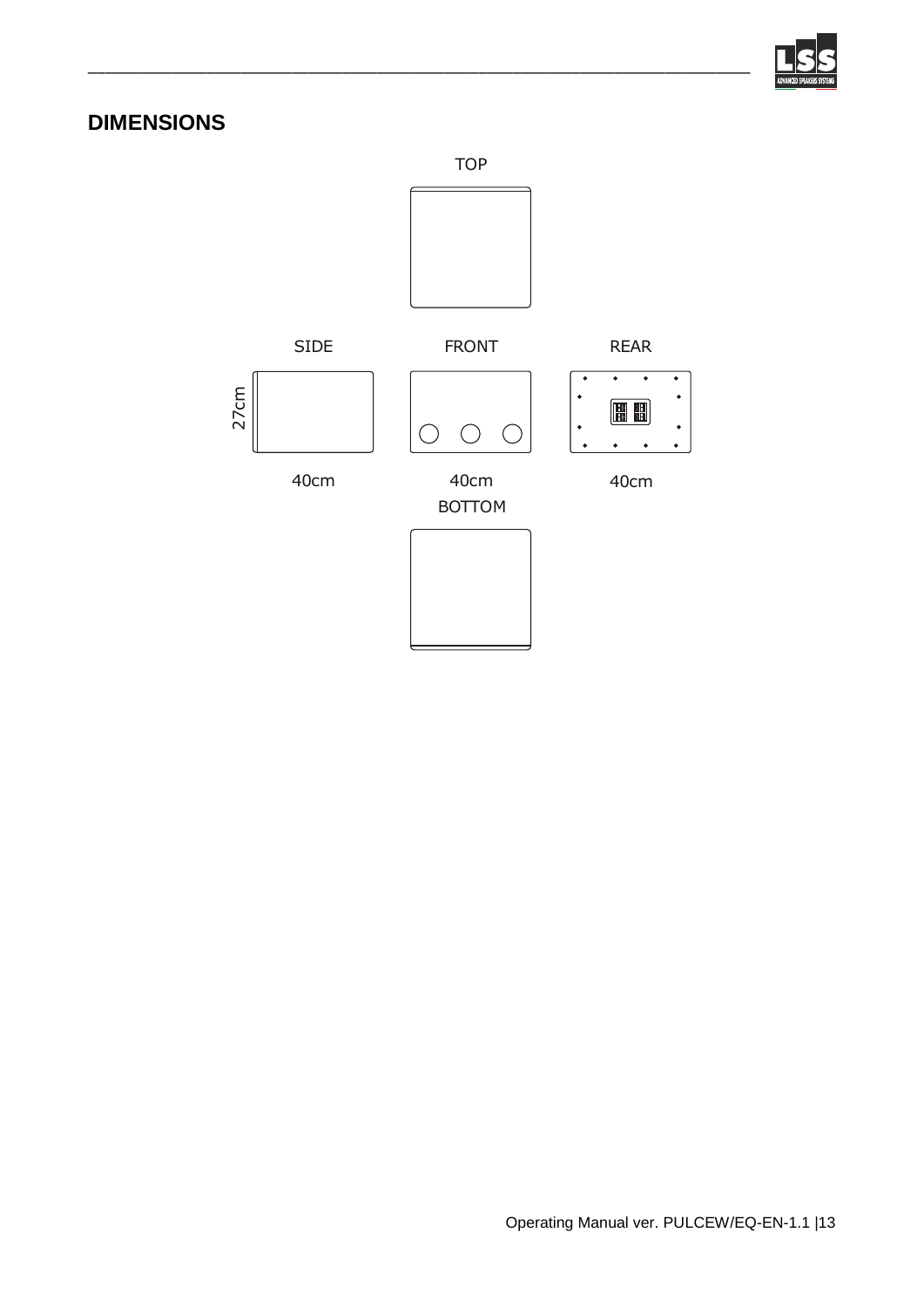# <span id="page-13-0"></span>**NOTES**